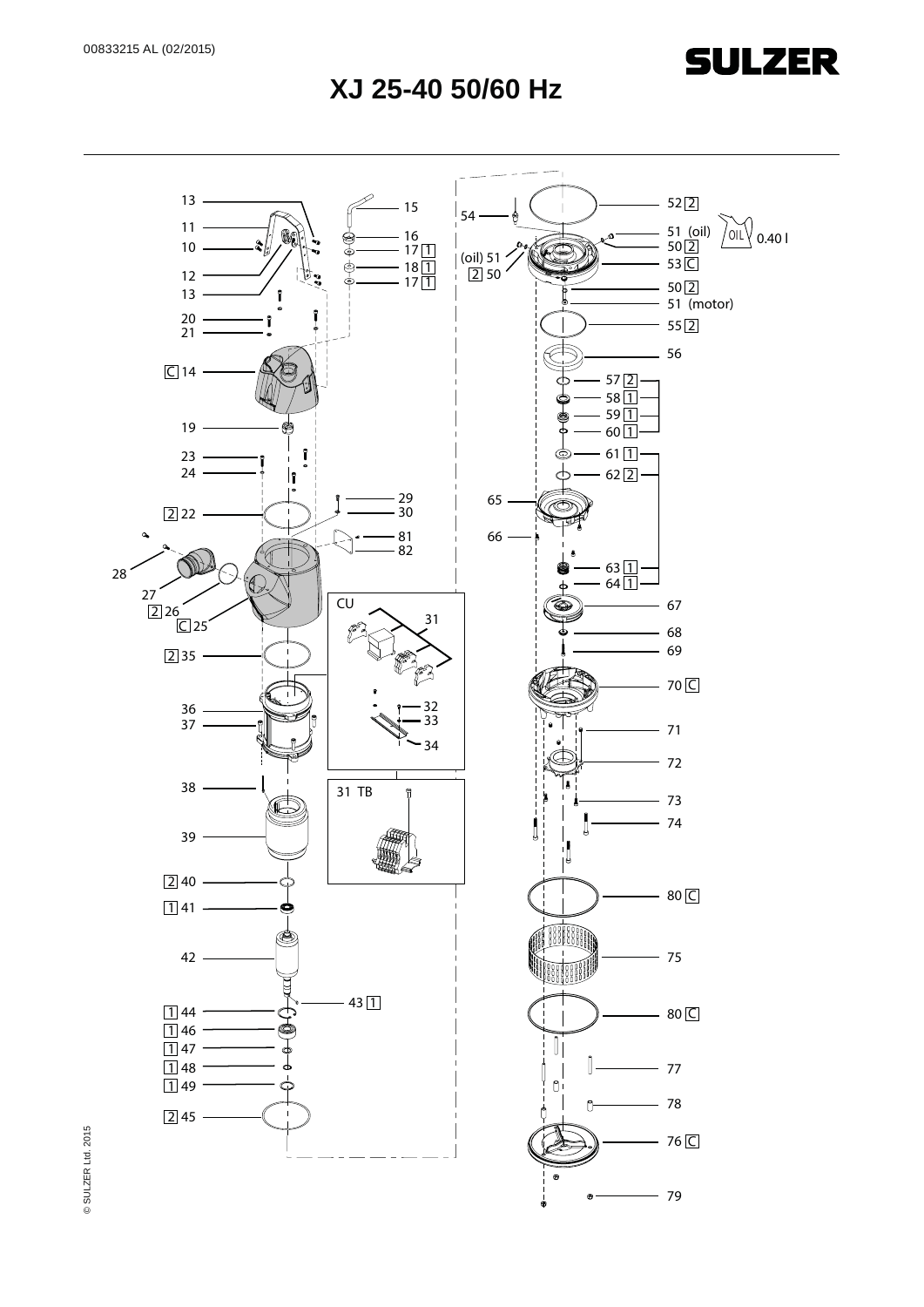

AquaTronic Version



Accessories

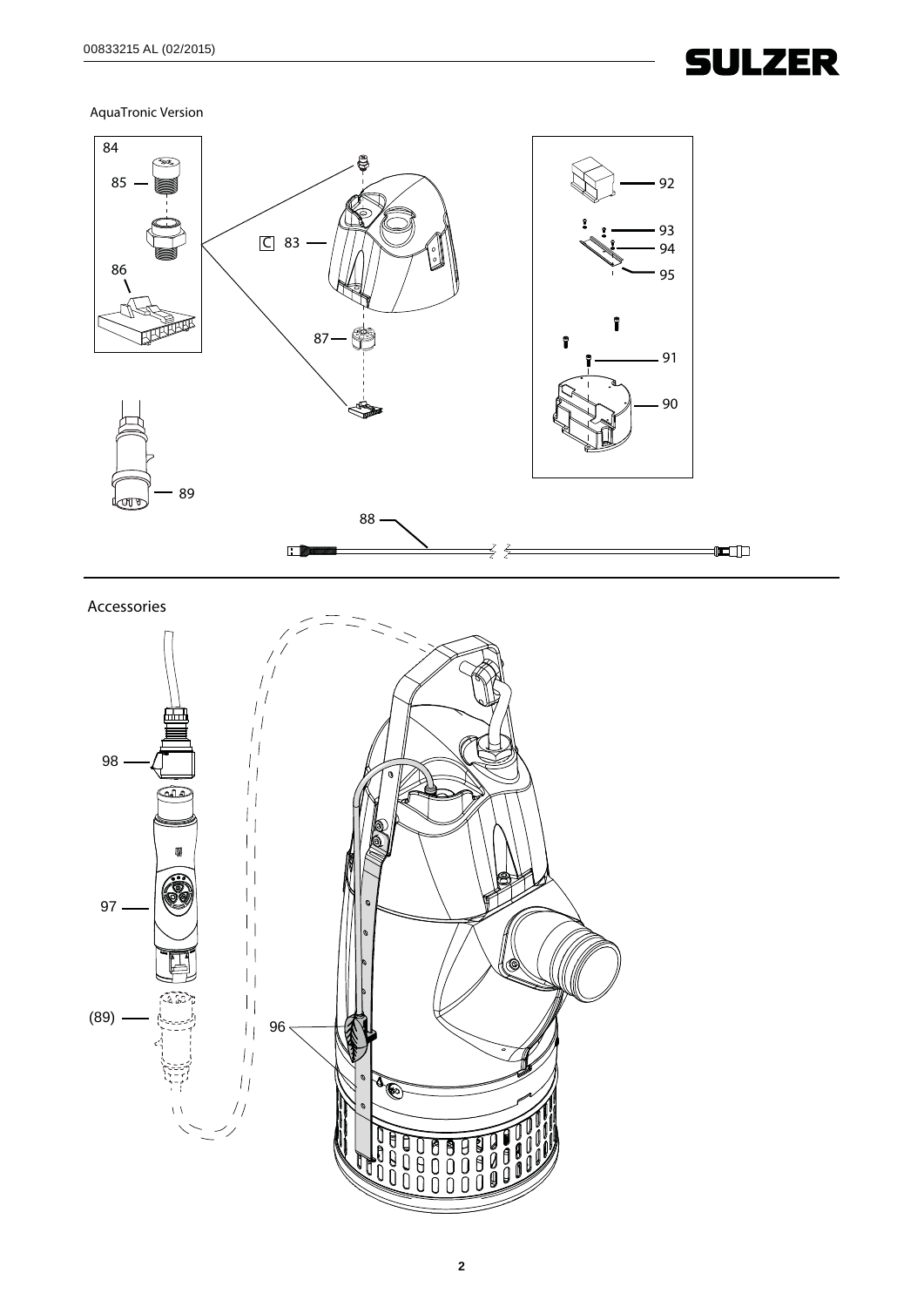## **SULZER**

## XJ 25-40 50/60 Hz

| Pos nr<br>Item No<br>Pos.-Nr.<br>No de repérage No de pièce<br><b>Posicion</b> | Detalj nr<br>Part No.<br>Bestell-Nr.<br>Referencia                   | Benämning<br><b>Bezeichnung</b>                                                                                                                                                                                                                                 | Denomination<br>Designation<br><b>Descripcion</b>                                                                                                 | Antal<br>Quantity<br>Anzahl<br><b>Nombre</b><br>Cantidad |
|--------------------------------------------------------------------------------|----------------------------------------------------------------------|-----------------------------------------------------------------------------------------------------------------------------------------------------------------------------------------------------------------------------------------------------------------|---------------------------------------------------------------------------------------------------------------------------------------------------|----------------------------------------------------------|
| $\vert$ 1                                                                      | 00863347                                                             | SERVICESATS KOMPL.<br>SERVICESATZ KOMPL.                                                                                                                                                                                                                        | SERVICE KIT COMPL.<br><b>JUEGO SERVICIO COMPL.</b><br><b>JUEGO SERVICIO COMPL.</b>                                                                | 1                                                        |
| $\vert$ 2                                                                      | 00863349                                                             | O-RINGSSATS (Inkluderad i pos 1)<br>O-RINGSSATZ (in Pos 1 eingeschlossen)                                                                                                                                                                                       | O-RING KIT (included in pos 1)<br>JEU DE JOINTS (incl. in pos 1)<br>KIT DE JUNTAS (incl. in pos 1)                                                | 1                                                        |
| C                                                                              |                                                                      | Rostskyddsbehandlat alternativ<br>Korrosionsbeständige Alternative                                                                                                                                                                                              | Corrosion resistant alternative<br>Alternative de résistant à la corrosion<br>Alternativa de resistente a la corrosión                            |                                                          |
| 10                                                                             | 00863152                                                             | <b>Skruv</b><br>Schraube                                                                                                                                                                                                                                        | Screw<br>Vis<br><b>Tornillo</b>                                                                                                                   | 4                                                        |
| 11                                                                             | 00863010                                                             | Handtag<br>Handgriff                                                                                                                                                                                                                                            | Handle<br>Poignée<br>Asidero                                                                                                                      | 1                                                        |
| 12                                                                             | 00863101                                                             | <b>DRAGAVLASTNING</b><br><b>KABELZUGENTLASTUNG</b>                                                                                                                                                                                                              | <b>CABLE STRAIN RELIEF</b><br>DÉCHARGE DE TRACTION DU CÂBLE<br>PRESILLA ANTI-TIRONES DEL CABLE                                                    | 1                                                        |
| 13                                                                             |                                                                      | S1BN8-F 4 x 1.5 mm <sup>2</sup>                                                                                                                                                                                                                                 |                                                                                                                                                   |                                                          |
|                                                                                | 11210243                                                             | <b>Skruv</b><br>Schraube                                                                                                                                                                                                                                        | Screw<br>Vis<br><b>Tornillo</b>                                                                                                                   | $\overline{2}$                                           |
|                                                                                | 00863587                                                             | Dragavlastning distans<br>Kabelzugentlastung Gegenstück                                                                                                                                                                                                         | Strain relief counterpart<br>Etrier de fermeture<br>Suplemento de la presilla anti-tirones                                                        | 1                                                        |
|                                                                                |                                                                      | NSSHOU/3E 3x1.5+3x1.5/3E<br>AWG 14-4 SOOW/CSA                                                                                                                                                                                                                   |                                                                                                                                                   |                                                          |
|                                                                                | 11210243                                                             | <b>Skruv</b><br>Schraube                                                                                                                                                                                                                                        | <b>Screw</b><br>Vis<br>Tornillo                                                                                                                   | $\overline{2}$                                           |
|                                                                                | 00863588                                                             | Dragavlastning distans<br>Kabelzugentlastung Gegenstück                                                                                                                                                                                                         | Strain relief counterpart<br>Etrier de fermeture<br>Suplemento de la presilla anti-tirones                                                        | 1                                                        |
|                                                                                |                                                                      | NSSHÖU/3E 3x2.5+3x2.5/3E+3x1.5<br>AWG 12-4 SOOW/CSA<br>AWG 10-4 SOOW/CSA                                                                                                                                                                                        |                                                                                                                                                   |                                                          |
|                                                                                | 00831952                                                             | <b>Skruv</b><br>Schraube                                                                                                                                                                                                                                        | Screw<br>Vis<br>Tornillo                                                                                                                          | $\overline{2}$                                           |
|                                                                                | 00863589                                                             | Dragavlastning distans<br>Kabelzugentlastung Gegenstück                                                                                                                                                                                                         | Strain relief counterpart<br>Etrier de fermeture<br>Suplemento de la presilla anti-tirones                                                        | 1                                                        |
| 14                                                                             | 00863289                                                             | Lock<br>Decke                                                                                                                                                                                                                                                   | Cover<br>Couvercle<br>Tapa                                                                                                                        | 1                                                        |
|                                                                                | 00863361                                                             | Lock (rostskyddsbehandlat alternativ)<br>Decke (Korrosionsbeständige Alternative)                                                                                                                                                                               | Cover (corrosion resistant alternative)<br>Couvercle (alternative de résistant à la corrosion)<br>Tapa (alternativa de resistente a la corrosión) | 1                                                        |
| 15                                                                             |                                                                      | <b>KABEL</b><br><b>KABEL</b>                                                                                                                                                                                                                                    | <b>CABLE</b><br><b>CÁBLE</b><br><b>CABLE</b>                                                                                                      | 1                                                        |
|                                                                                | 00832106<br>00831753<br>00831755<br>00831195<br>00831193<br>00831192 | 20 m S1BN8-F 4 x 1.5 mm <sup>2</sup> (~Ø 10 mm)<br>20 m NSSHÖU/3E 3x1.5+3x1.5/3E (~Ø 13 mm)<br>20 m NSSHOU/3E 3x2.5+3x2.5/3E+3x1.5 (~Ø 19 mm)<br>65 ft AWG 14-4 SOOW/CSA (~Ø 15 mm)<br>65 ft AWG 12-4 SOOW/CSA (~Ø 17 mm)<br>65 ft AWG 10-4 SOOW/CSA (~Ø 18 mm) |                                                                                                                                                   |                                                          |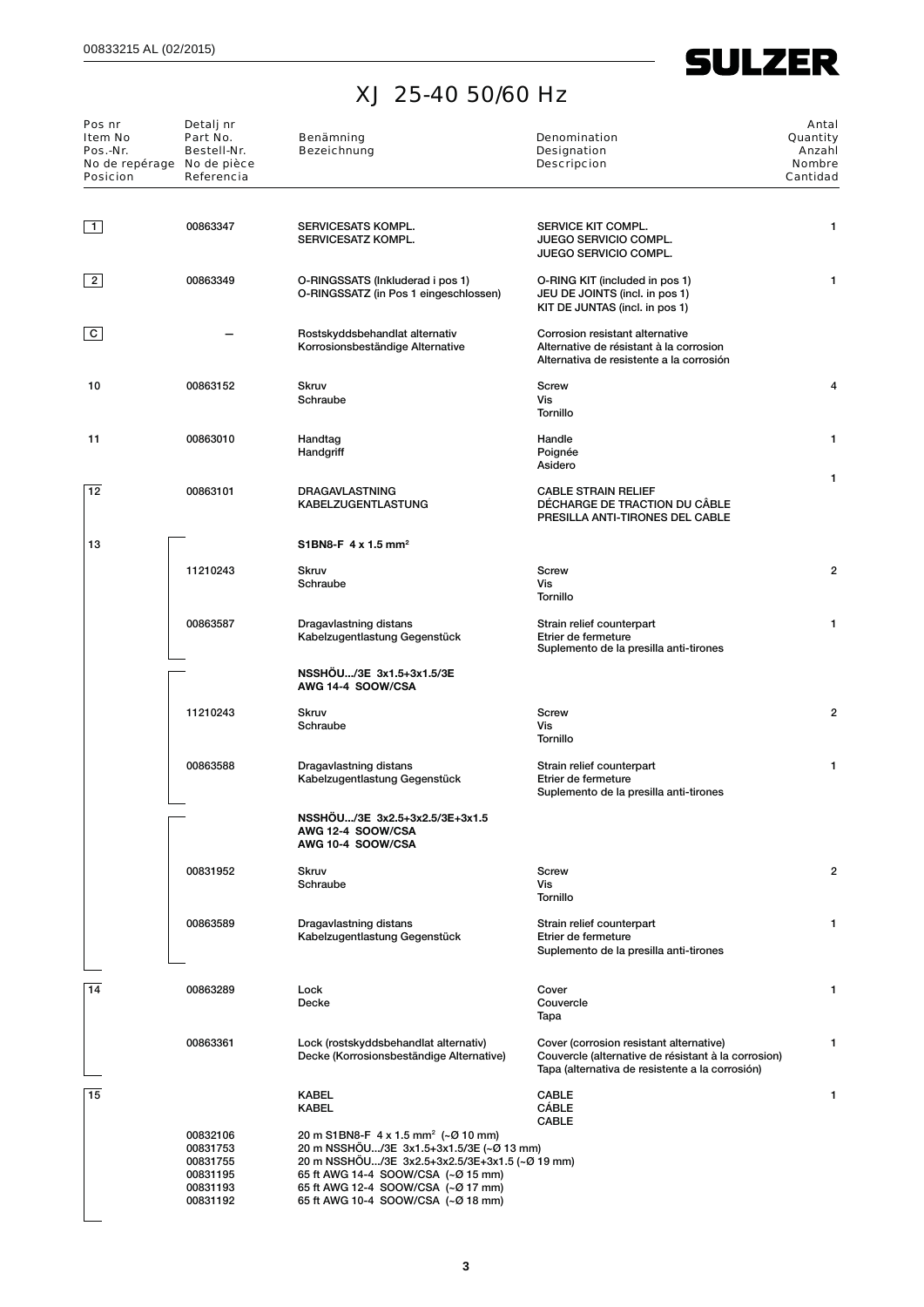**SULZER** 

| Pos nr<br>Item No<br>Pos.-Nr.<br>No de repérage No de pièce<br><b>Posicion</b> | Detalj nr<br>Part No.<br>Bestell-Nr.<br>Referencia                                                       | Benämning<br><b>Bezeichnung</b>                                                                                                  |                                                                                                                                                                                                                                                                                                                                                                               | Denomination<br>Designation<br><b>Descripcion</b>                                                                                                     | Antal<br>Quantity<br>Anzahl<br>Nombre<br>Cantidad |
|--------------------------------------------------------------------------------|----------------------------------------------------------------------------------------------------------|----------------------------------------------------------------------------------------------------------------------------------|-------------------------------------------------------------------------------------------------------------------------------------------------------------------------------------------------------------------------------------------------------------------------------------------------------------------------------------------------------------------------------|-------------------------------------------------------------------------------------------------------------------------------------------------------|---------------------------------------------------|
| 16                                                                             |                                                                                                          | <b>KABELGENOMFÖRING</b><br><b>KABELDURCHFÜHRUNG</b>                                                                              |                                                                                                                                                                                                                                                                                                                                                                               | <b>CABLE GLAND</b><br><b>GUIDE DE CÁBLE</b><br><b>JUNTA DE CABLE</b>                                                                                  | 1                                                 |
|                                                                                | 00863168<br>00863070                                                                                     | PG 29, Ø 16 mm 8-15.5 mm<br>PG 29, Ø 26 mm 16-26 mm                                                                              |                                                                                                                                                                                                                                                                                                                                                                               |                                                                                                                                                       |                                                   |
| 17                                                                             |                                                                                                          | <b>BRICKA</b><br><b>SCHEIBE</b>                                                                                                  |                                                                                                                                                                                                                                                                                                                                                                               | <b>WASHER</b><br><b>RONDELLE</b><br><b>ARANDELA</b>                                                                                                   | $\overline{a}$                                    |
|                                                                                | 00831511<br>00831393<br>00830167<br>00830159<br>00830156<br>00830167                                     | $4 \times 1.5$ mm <sup>2</sup> Ø 12.5 mm<br>3x1.5+3x1.5/3E Ø 14 mm<br>AWG 14-4 Ø 15.5 mm<br>AWG 12-4 Ø 18 mm<br>AWG 10-4 Ø 20 mm | 3x2.5+3x2.5/3E+3x1.5 Ø 20 mm                                                                                                                                                                                                                                                                                                                                                  |                                                                                                                                                       |                                                   |
| 18                                                                             |                                                                                                          | <b>KABELTÄTNING</b><br><b>KABELDICHTUNG</b>                                                                                      |                                                                                                                                                                                                                                                                                                                                                                               | <b>CABLE SEAL</b><br><b>MANCHON DE CÁBLE</b><br><b>MANGUITO DE CABLE</b>                                                                              | 1                                                 |
|                                                                                | 00831512<br>00831394<br>00830166<br>00830158<br>00830155<br>00830166                                     | $4 \times 1.5$ mm <sup>2</sup> Ø 11 mm<br>3x1.5+3x1.5/3E Ø 13 mm<br>AWG 14-4 Ø 15.5 mm<br>AWG 12-4 Ø 18 mm<br>AWG 10-4 Ø 20 mm   | 3x2.5+3x2.5/3E+3x1.5 Ø 20 mm                                                                                                                                                                                                                                                                                                                                                  |                                                                                                                                                       |                                                   |
| 19                                                                             | 00863209                                                                                                 | Kabeltätning<br>Kabeldichtung                                                                                                    |                                                                                                                                                                                                                                                                                                                                                                               | Cable seal<br>Manchon caotchouc<br>Manguito de cable                                                                                                  | 1                                                 |
| 20                                                                             | 00830457                                                                                                 | <b>Skruv</b><br>Schraube                                                                                                         |                                                                                                                                                                                                                                                                                                                                                                               | Screw<br>Vis<br><b>Tornillo</b>                                                                                                                       | 3                                                 |
| 21                                                                             | 11470016                                                                                                 | <b>Bricka</b><br>Scheibe                                                                                                         |                                                                                                                                                                                                                                                                                                                                                                               | Washer<br>Rondelle<br>Arandela                                                                                                                        | 3                                                 |
| 22                                                                             | 00863187                                                                                                 | O-ring<br>O-Ring                                                                                                                 |                                                                                                                                                                                                                                                                                                                                                                               | O-ring<br>Joint torique<br>Junta torica                                                                                                               | 1                                                 |
| 23                                                                             | 00830457                                                                                                 | <b>Skruv</b><br>Schraube                                                                                                         |                                                                                                                                                                                                                                                                                                                                                                               | Screw<br>Vis<br>Tornillo                                                                                                                              | 3                                                 |
| 24                                                                             | 00831637                                                                                                 | O-ring<br>O-Ring                                                                                                                 |                                                                                                                                                                                                                                                                                                                                                                               | O-ring<br>Joint torique<br>Junta torica                                                                                                               | 3                                                 |
| 25                                                                             | 00863003                                                                                                 | Mantel<br>Mantel                                                                                                                 |                                                                                                                                                                                                                                                                                                                                                                               | Jacket<br>Corps de pompe<br>Carcasa exterior                                                                                                          | 1                                                 |
|                                                                                | 00863224                                                                                                 |                                                                                                                                  | Mantel (rostskyddsbehandlat alternativ)<br>Mantel (Korrosionsbeständige Alternative)                                                                                                                                                                                                                                                                                          | Jacket (corrosion resistant alternative)<br>Corps de pompe (alt. de résistant à la corrosion)<br>Carcasa exterior (alt. de resistente a la corrosión) | 1                                                 |
| 26                                                                             | 00830426                                                                                                 | O-ring<br>O-Ring                                                                                                                 |                                                                                                                                                                                                                                                                                                                                                                               | O-ring<br>Joint torique<br>Junta torica                                                                                                               | 1                                                 |
| 27                                                                             |                                                                                                          | TRYCKANSLUTNING<br><b>ANSCHLUSS</b>                                                                                              |                                                                                                                                                                                                                                                                                                                                                                               | <b>DISCHARGE SPIGOT</b><br><b>RACCORD</b><br><b>CONEXION</b>                                                                                          | 1                                                 |
|                                                                                | 61170137<br>61170138<br>61170133<br>32820519<br>32820517<br>32820518<br>00830489<br>32820520<br>32820524 | 21/2"<br>3"<br>4"<br>G/BSP 2 1/2"<br>G/BSP 3"<br>G/BSP 4"<br>NPT 2 1/2"<br>NPT 3"<br>NPT <sub>4"</sub>                           | (Slang/Hose/Schlauch/Tuyau/Tubo)<br>(Slang/Hose/Schlauch/Tuyau/Tubo)<br>(Slang/Hose/Schlauch/Tuyau/Tubo)<br>(Gänganslutning/BSP-thread/Gewinde/Fileté/Descarga)<br>(Gänganslutning/BSP-thread/Gewinde/Fileté/Descarga)<br>(Gänganslutning/BSP-thread/Gewinde/Fileté/Descarga)<br>(NPT-thread/Fileté/Descarga)<br>(NPT-thread/Fileté/Descarga)<br>(NPT-thread/Fileté/Descarga) |                                                                                                                                                       |                                                   |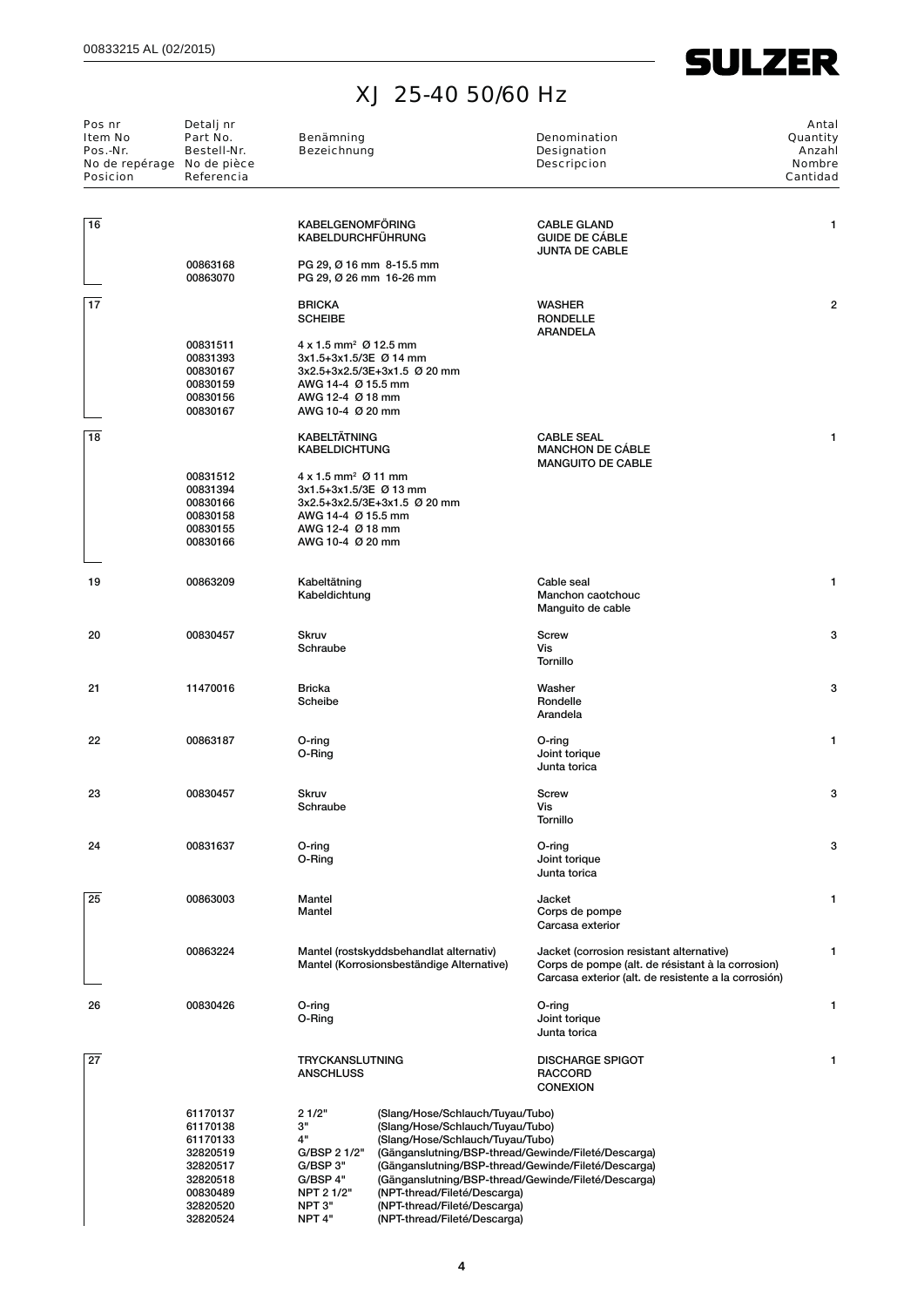**SULZER** 

 $\overline{\phantom{a}}$ 

| Pos nr<br>Item No<br>Pos.-Nr.<br>No de repérage No de pièce<br><b>Posicion</b> | Detalj nr<br>Part No.<br>Bestell-Nr.<br>Referencia       | Benämning<br><b>Bezeichnung</b>                                         |                                                                                       | Denomination<br>Designation<br><b>Descripcion</b>                                                                                                                 | Antal<br>Quantity<br>Anzahl<br><b>Nombre</b><br>Cantidad |
|--------------------------------------------------------------------------------|----------------------------------------------------------|-------------------------------------------------------------------------|---------------------------------------------------------------------------------------|-------------------------------------------------------------------------------------------------------------------------------------------------------------------|----------------------------------------------------------|
|                                                                                | 00830344<br>00830345<br>00831945                         | Storz 3"/B<br>Storz 4"/A<br>Alv. 3"                                     | (Snabbkoppling/Kupplung)<br>(Snabbkoppling/Kupplung)<br>(Alvenius K10)                |                                                                                                                                                                   |                                                          |
| 28                                                                             | 11200126                                                 | Skruv<br>Schraube                                                       |                                                                                       | Screw<br>Vis<br>Tornillo                                                                                                                                          | 2                                                        |
| 29                                                                             | 00863211                                                 | <b>Skruv</b><br>Schraube                                                |                                                                                       | Screw<br>Vis<br>Tornillo                                                                                                                                          | 1                                                        |
| 30                                                                             | 00863212                                                 | Bricka<br>Scheibe                                                       |                                                                                       | Washer<br>Rondelle<br>Arandela                                                                                                                                    | 1                                                        |
| 31                                                                             | 00863337<br>00863332                                     | 230 V 50 Hz<br>400 V 50 Hz                                              | <b>KONTAKTOR (INKL SPOLE)</b><br>SCHALTSCHÜTZ (INKL. SPULE)                           | CONTACTOR (INCL. COIL)<br>CONTACTEUR (INCL. BOBINE)<br>CONTACTOR (INCL. BOBINA)                                                                                   | 1                                                        |
|                                                                                | 00863334<br>00863337<br>00863332<br>00863333<br>00863335 | 500 V 50 Hz<br>230 V 60 Hz<br>380 V 60 Hz<br>460 V 60 Hz<br>575 V 60 Hz |                                                                                       |                                                                                                                                                                   |                                                          |
|                                                                                | 00830195                                                 | Ändstöd<br>Endklammer                                                   |                                                                                       | Support bracket<br>Support<br>Soporte                                                                                                                             | 2                                                        |
|                                                                                | 00830806                                                 |                                                                         | Kopplingsplint 230/460 V, 60 Hz kompl.<br>Klemmbr. 230/460 V, 60 Hz kompl.            | Terminal board 230/460 V, 60 Hz compl.<br>Plaque à bornes pour 230/460 V, 60 Hz compl.<br>Placa de bornas en 230/460 V, 60 Hz compl.                              | 3                                                        |
|                                                                                | 00830318                                                 | Klemmbr. 1000 V kompl.                                                  | Kopplingsplint 1000 V kompl.                                                          | Terminal board 1000 V compl.<br>Plaque à bornes pour 1000 V compl.<br>Placa de bornas en 1000 V compl.                                                            | 1                                                        |
| 32                                                                             | 00863211                                                 | <b>Skruv</b><br>Schraube                                                |                                                                                       | Screw<br>Vis<br>Tornillo                                                                                                                                          | 2                                                        |
| 33                                                                             | 00863212                                                 | <b>Bricka</b><br>Scheibe                                                |                                                                                       | Washer<br>Rondelle<br>Arandela                                                                                                                                    | 2                                                        |
| 34                                                                             | 13430351                                                 | DIN-skena<br>Profileschiene                                             |                                                                                       | Omega rail<br>Chapeau profilé<br>Rail                                                                                                                             | 1                                                        |
| 35                                                                             | 00863187                                                 | O-ring<br>O-Ring                                                        |                                                                                       | O-ring<br>Joint torique<br>Junta torica                                                                                                                           | 1                                                        |
| 36                                                                             | 00863005                                                 | Motorhus<br>Motorgehäuse                                                |                                                                                       | Motor housing<br>Logement du moteur<br>Carcasa del motor                                                                                                          | 1                                                        |
|                                                                                | 00863225                                                 |                                                                         | Motorhus (rostskyddsbehandlat alternativ)<br>Motorgehäuse (Korrosionsbeständige Alt.) | Motor housing (corrosion resistant alternative)<br>Logement du moteur (alt. de résistant à la corrosion)<br>Carcasa del motor (alt. de resistente a la corrosión) | 1                                                        |
| 37                                                                             | 00863153                                                 | <b>Skruv</b><br>Schraube                                                |                                                                                       | Screw<br>Vis<br>Tornillo                                                                                                                                          | 3                                                        |
| 38                                                                             |                                                          | <b>TEMPERATURVAKT</b><br><b>TERMOSCHALTER</b>                           |                                                                                       | <b>THERMAL SWITCH</b><br>MICRO-CONTACTEUR<br><b>TERMICO</b>                                                                                                       |                                                          |
|                                                                                |                                                          | <b>NTC B57164K473J</b><br>Thermik S06 140°C                             |                                                                                       |                                                                                                                                                                   | 2<br>2                                                   |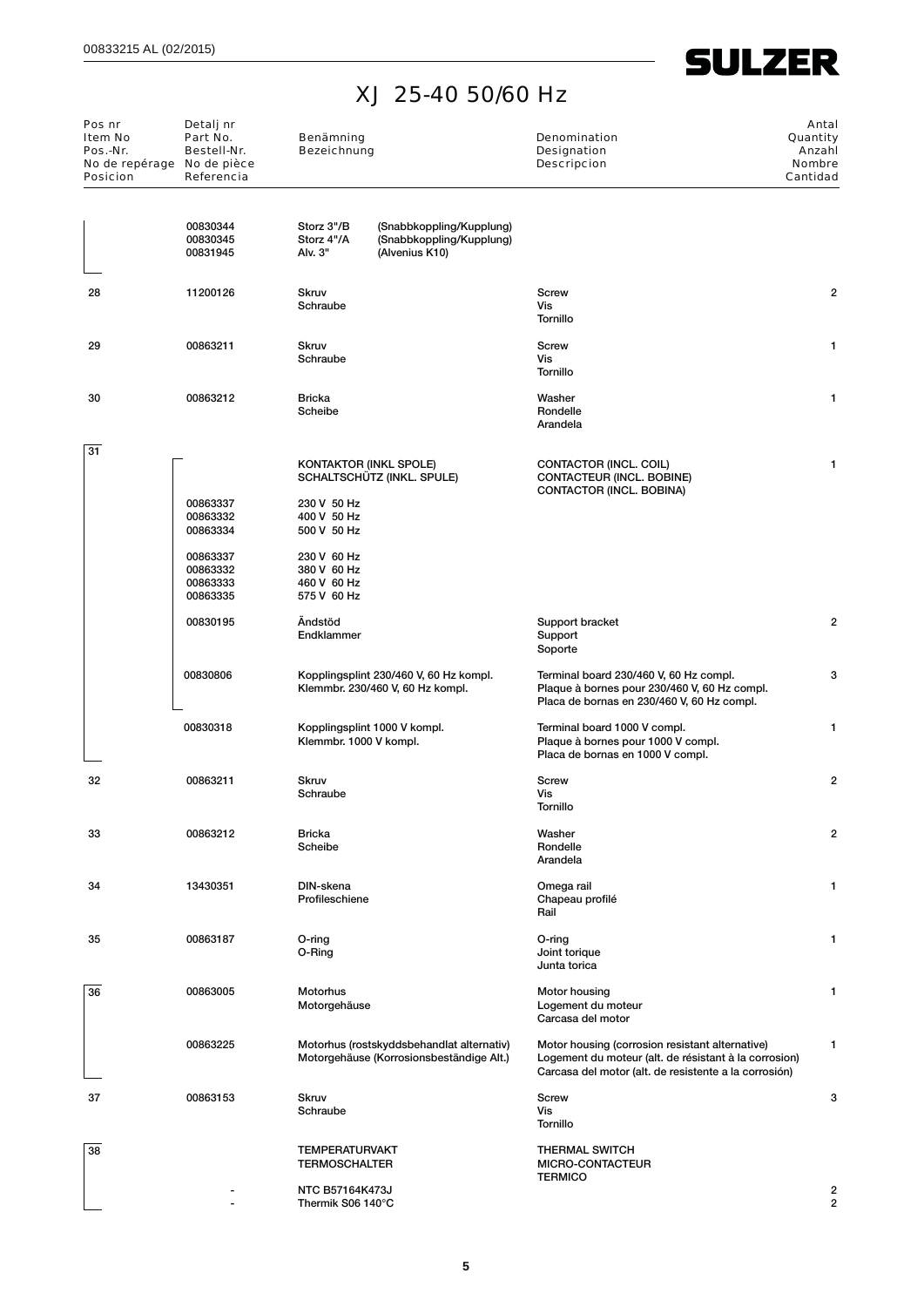**SULZER** 

| Pos nr<br>Item No<br>Pos.-Nr.<br>No de repérage No de pièce<br><b>Posicion</b> | Detalj nr<br>Part No.<br>Bestell-Nr.<br>Referencia | Benämning<br><b>Bezeichnung</b>                                   | Denomination<br><b>Designation</b><br><b>Descripcion</b>       | Antal<br>Quantity<br>Anzahl<br><b>Nombre</b><br>Cantidad |
|--------------------------------------------------------------------------------|----------------------------------------------------|-------------------------------------------------------------------|----------------------------------------------------------------|----------------------------------------------------------|
| 39                                                                             |                                                    | <b>STATOR</b><br><b>STATOR</b>                                    | <b>STATOR</b><br><b>STATOR</b><br><b>ESTATOR</b>               | 1                                                        |
|                                                                                |                                                    | XJ 25                                                             |                                                                |                                                          |
|                                                                                | 00863119                                           | 230 V 3~ 50 Hz                                                    |                                                                |                                                          |
|                                                                                | 00863121                                           | 400 V 3~ 50 Hz                                                    |                                                                |                                                          |
|                                                                                | 00863122<br>00863123                               | $500$ V $3 - 50$ Hz<br>1000 V $3 - 50$ Hz                         |                                                                |                                                          |
|                                                                                | 00863118                                           | 230 V 3~ 60 Hz                                                    |                                                                |                                                          |
|                                                                                | 00863120                                           | 380 V 3~ 60 Hz                                                    |                                                                |                                                          |
|                                                                                | 00863121<br>00863122                               | 460 V 3~ 60 Hz<br>575 V 3~ 60 Hz                                  |                                                                |                                                          |
|                                                                                | 00863295                                           | 230/460 V 3~ 60 Hz                                                |                                                                |                                                          |
|                                                                                |                                                    | XJ 40                                                             |                                                                |                                                          |
|                                                                                | 00863125<br>00863127                               | 230 V 3~ 50 Hz<br>400 V 3~ 50 Hz                                  |                                                                |                                                          |
|                                                                                | 00863128                                           | $500$ V $3 - 50$ Hz                                               |                                                                |                                                          |
|                                                                                | 00863129                                           | 1000 V $3 - 50$ Hz                                                |                                                                |                                                          |
|                                                                                | 00863124                                           | 230 V 3~ 60 Hz                                                    |                                                                |                                                          |
|                                                                                | 00863126                                           | 380 V 3~ 60 Hz                                                    |                                                                |                                                          |
|                                                                                | 00863127<br>00863128                               | 460 V 3~ 60 Hz<br>575 V 3~ 60 Hz                                  |                                                                |                                                          |
|                                                                                | 00863296                                           | 230/460 V 3~ 60 Hz                                                |                                                                |                                                          |
| 40                                                                             | 11120893                                           | O-ring                                                            | O-ring                                                         | 1                                                        |
|                                                                                |                                                    | O-Ring                                                            | Joint torique<br>Junta torica                                  |                                                          |
| 41                                                                             | 00863160                                           | Kullager, övre                                                    | Ball bearing, upper                                            | 1                                                        |
|                                                                                |                                                    | Kugellager, oben                                                  | Roulement, supérieur<br>Rodamiento, superior                   |                                                          |
| 42                                                                             |                                                    | <b>ROTOR MED AXEL</b>                                             | <b>ROTOR WITH SHAFT</b>                                        | 1                                                        |
|                                                                                |                                                    | <b>ROTOR MIT WELLE</b>                                            | ROTOR AVEC ARBRE<br><b>ROTOR Y EJE</b>                         |                                                          |
|                                                                                | 00863034                                           | XJ 25                                                             |                                                                |                                                          |
|                                                                                | 00863035                                           | XJ 40                                                             |                                                                |                                                          |
| 43                                                                             | 11630109                                           | Plattkil                                                          | Flat key                                                       | 1                                                        |
|                                                                                |                                                    | Flachkeil                                                         | Clavette<br>Chaveta                                            |                                                          |
| 44                                                                             | 11070069                                           | Låsring                                                           | Circlip                                                        |                                                          |
|                                                                                |                                                    | Nutring                                                           | Circlips                                                       |                                                          |
|                                                                                |                                                    |                                                                   | Anillo de seguridad                                            |                                                          |
| 45                                                                             | 00863188                                           | O-ring                                                            | O-ring                                                         | 1                                                        |
|                                                                                |                                                    | O-Ring                                                            | Joint torique                                                  |                                                          |
|                                                                                |                                                    |                                                                   | Junta torica                                                   |                                                          |
| 46                                                                             | 00863265                                           | Kullager, nedre                                                   | Ball bearing, lower                                            | 1                                                        |
|                                                                                |                                                    | Kugellager, unten                                                 | Roulement, inférieur                                           |                                                          |
|                                                                                |                                                    |                                                                   | Rodamiento, inferior                                           |                                                          |
| 47                                                                             | 11060006                                           | <b>Bricka</b>                                                     | Washer                                                         | 1                                                        |
|                                                                                |                                                    | Scheibe                                                           | Rondelle                                                       |                                                          |
|                                                                                |                                                    |                                                                   | Arandela                                                       |                                                          |
| 48                                                                             | 11070067                                           | Låsring                                                           | Circlip                                                        | 1                                                        |
|                                                                                |                                                    | Nutring                                                           | Circlips<br>Anillo de seguridad                                |                                                          |
| 49                                                                             | 11070066                                           | Låsring                                                           | Circlip                                                        | 1                                                        |
|                                                                                |                                                    | Nutring                                                           | Circlips                                                       |                                                          |
|                                                                                |                                                    |                                                                   | Anillo de seguridad                                            |                                                          |
| 50                                                                             | 11120894                                           | O-ring (inkluderad i pos 53)<br>O-Ring (in Pos 53 eingeschlossen) | O-ring (included in item 53)<br>Joint torique (incl. in no 53) | 3                                                        |

Junta torica (incl. i pos 53)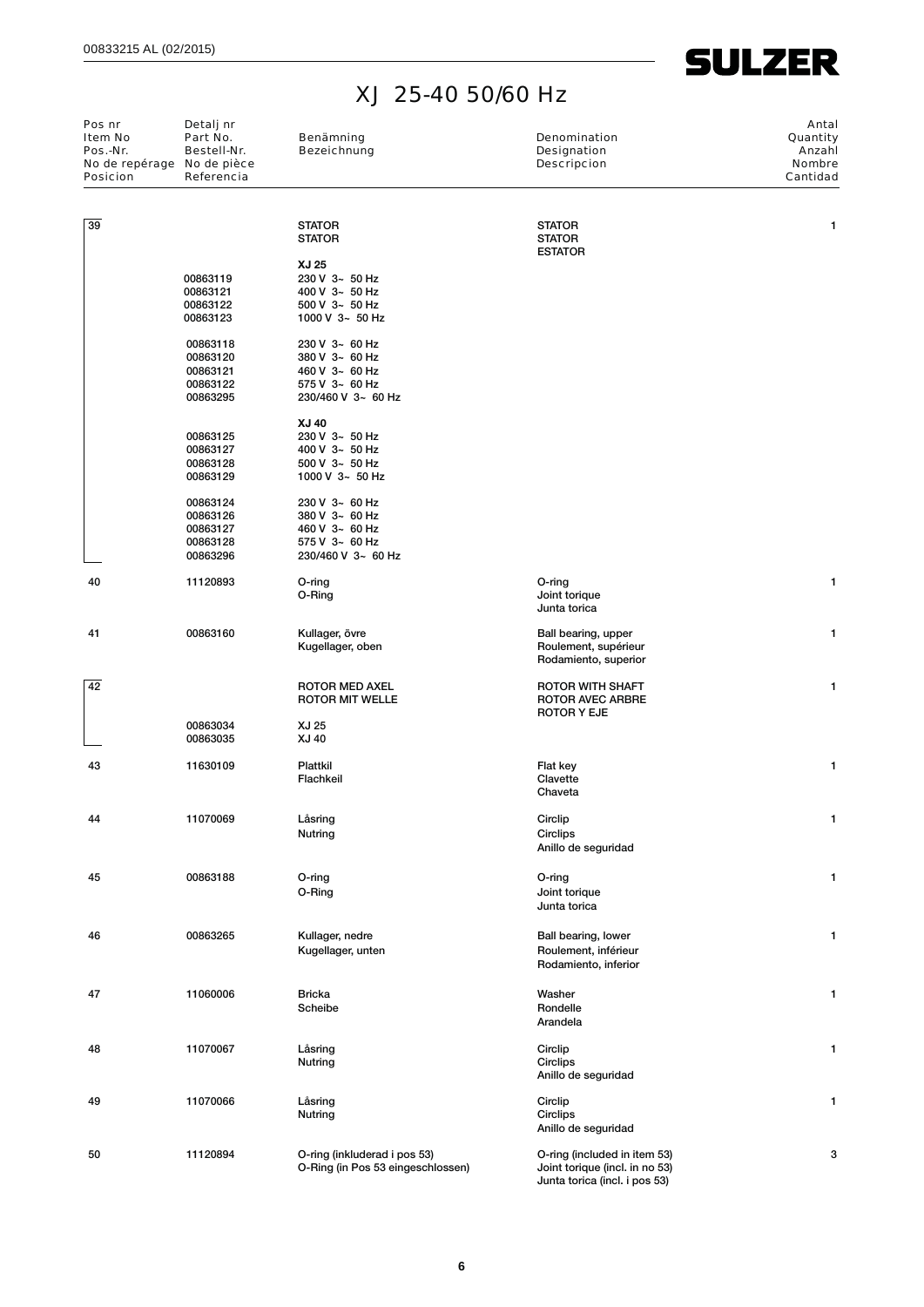## **SULZER**

## XJ 25-40 50/60 Hz

| Pos nr<br><b>Item No</b><br>Pos.-Nr.<br>No de repérage No de pièce<br><b>Posicion</b> | Detalj nr<br>Part No.<br>Bestell-Nr.<br>Referencia | Benämning<br><b>Bezeichnung</b>                                                                             | <b>Denomination</b><br>Designation<br><b>Descripcion</b>                                                                                                              | Antal<br>Quantity<br>Anzahl<br><b>Nombre</b><br>Cantidad |
|---------------------------------------------------------------------------------------|----------------------------------------------------|-------------------------------------------------------------------------------------------------------------|-----------------------------------------------------------------------------------------------------------------------------------------------------------------------|----------------------------------------------------------|
| 51                                                                                    | 00863143                                           | Inspektions-/Olje-plugg (inkluderad i pos 53)<br>Verschluß-/Ölloch-schraube (in Pos 53 ein-<br>geschlossen) | Inspection/Oil plug (included in item 53)<br>Bouchon d'inspection/d'huile (incl. in no 53)<br>Tornillo de inspección/ Tapón aceite (incl. i pos 53)                   | 3                                                        |
| 52                                                                                    | 00863189                                           | O-ring<br>O-Ring                                                                                            | O-ring<br>Joint torique<br>Junta torica                                                                                                                               | 1                                                        |
| 53                                                                                    |                                                    | LAGERHUS (inkl. 50, 51, 54)<br>LAGERGEHAUSE (inkl. 50, 51, 54)                                              | BEARING HOUSE (incl. 50, 51, 54)<br>LOGEMENT DE ROULEMENT (incl. 50, 51, 54)<br>CARCASA RODAMIENTO (incl. 50, 51, 54)                                                 |                                                          |
|                                                                                       | 00863269                                           | Lagerhus<br>Lagergehäuse                                                                                    | Bearing house<br>Logement de roulement<br>Carcasa rodamiento                                                                                                          | 1                                                        |
|                                                                                       | 00863226                                           | Lagerhus (rostskyddsbehandlat alternativ)<br>Lagergehäuse (Korrosionsbeständige Altern.)                    | Bearing house (corrosion resistant alternative)<br>Logement de roulement (alt. de résistant à la corrosion)<br>Carcasa rodamiento (alt. de resistente a la corrosión) | 1                                                        |
| 54                                                                                    | 00863022                                           | Läckagevakt (inkluderad i pos 53)<br>Di-Elektrode (in Pos 53 eingeschlossen)                                | Leakage monitor (included in item 53)<br>Détecteur d'étanchéité (incl. in no 53)<br>Guardia gotear (incl. i pos 53)                                                   | 1                                                        |
| 55                                                                                    | 00863187                                           | O-ring<br>O-Ring                                                                                            | O-ring<br>Joint torique<br>Junta torica                                                                                                                               | 1                                                        |
| 56                                                                                    | 00863025                                           | Skum, gummi<br>Schaum, Gummi                                                                                | Foam, rubber<br>Mousse en plastique<br>Espuma de goma                                                                                                                 | 1                                                        |
| 57                                                                                    | 11121012                                           | O-ring<br>O-Ring                                                                                            | O-ring<br>Joint torique<br>Junta torica                                                                                                                               | 1                                                        |
| 58                                                                                    | 00863012                                           | Tätningssäte, sekundärtätning<br>Dichtungssitz, Sekundärdichtung                                            | Holding ring, secondary seal<br>Siège de garniture, etanchéité secondaire<br>Anillo, junta secondario                                                                 | 1                                                        |
| 59                                                                                    | 00863008                                           | Sekundärtätning<br>Sekundärdichtung                                                                         | Secondary seal<br>Etanchéité secondaire<br>Junta secondario                                                                                                           | 1                                                        |
| 60                                                                                    | 11070067                                           | Låsring<br>Nutring                                                                                          | Circlip<br>Circlips<br>Anillo de seguridad                                                                                                                            | 1                                                        |
| 61                                                                                    | 00863214                                           | Tätningssäte<br>Dichtungssitz                                                                               | Holding ring<br>Siège de garniture<br>Anillo                                                                                                                          | 1                                                        |
| 62                                                                                    | 00863144                                           | O-ring<br>O-Ring                                                                                            | O-ring<br>Joint torique<br>Junta torica                                                                                                                               | 1                                                        |
| 63                                                                                    | 00863243                                           | Primärtätning<br>Primärdichtung                                                                             | Primary seal<br>Etanchéité primaire<br>Junta primario                                                                                                                 | 1                                                        |
| 64                                                                                    | 00863244                                           | Låsring<br>Nutring                                                                                          | Circlip<br>Circlips<br>Anillo de seguridad                                                                                                                            | 1                                                        |
| 65                                                                                    | 00863109                                           | Diffusor, övre<br>Diffusor, oben                                                                            | Diffuser, upper<br>Diffuseur, supérieur<br>Difusor, superior                                                                                                          | 1                                                        |
| 66                                                                                    | 00863154                                           | <b>Skruv</b><br>Schraube                                                                                    | Screw<br>Vis<br>Tornillo                                                                                                                                              | 3                                                        |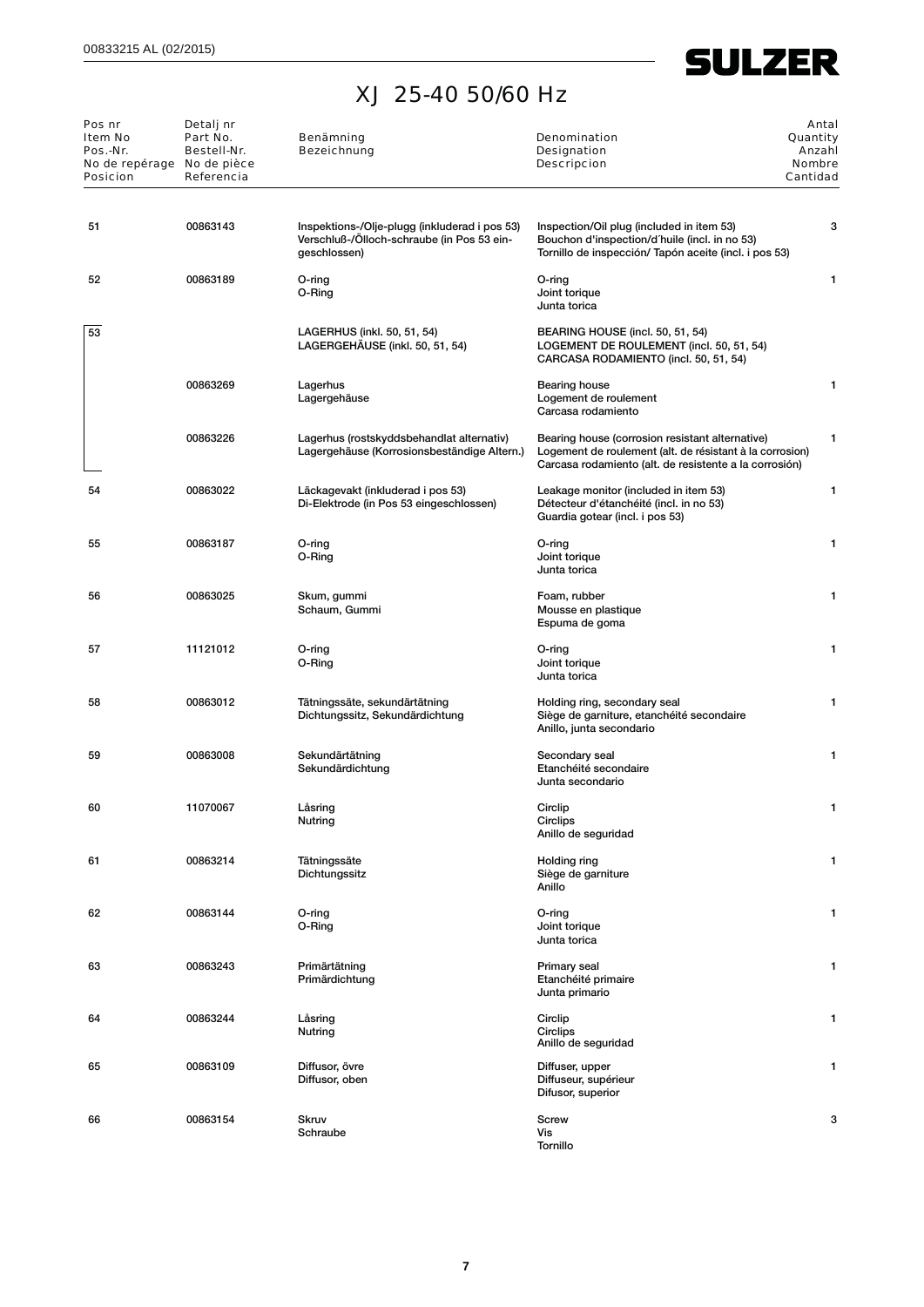**SULZER** 

| Pos nr<br>Item No<br>Pos.-Nr.<br>No de repérage No de pièce<br><b>Posicion</b> | Detalj nr<br>Part No.<br>Bestell-Nr.<br>Referencia | Benämning<br><b>Bezeichnung</b>                                                                  | <b>Denomination</b><br><b>Designation</b><br><b>Descripcion</b>                                                                                                       | Antal<br>Quantity<br>Anzahl<br><b>Nombre</b><br>Cantidad |
|--------------------------------------------------------------------------------|----------------------------------------------------|--------------------------------------------------------------------------------------------------|-----------------------------------------------------------------------------------------------------------------------------------------------------------------------|----------------------------------------------------------|
| 67                                                                             |                                                    | <b>PUMPHJUL</b><br><b>LAUFRAD</b>                                                                | <b>IMPELLER</b><br><b>ROUE</b><br><b>IMPULSOR</b>                                                                                                                     | 1                                                        |
|                                                                                | 00863046<br>00863049<br>00863047<br>00863050       | XJ 25<br><b>ND 50 Hz</b><br>HD 50 Hz<br>ND 60 Hz<br>HD 60 Hz                                     |                                                                                                                                                                       |                                                          |
|                                                                                | 00863052<br>00863054<br>00863046<br>00863049       | XJ 40<br><b>ND 50 Hz</b><br>HD 50 Hz<br>ND 60 Hz<br>HD 60 Hz                                     |                                                                                                                                                                       |                                                          |
| 68                                                                             | 00863089                                           | Pumphjulsbricka<br>Laufradscheibe                                                                | Impeller washer<br>Rondelle de roue<br>Arandela de impulsor                                                                                                           | 1                                                        |
| 69                                                                             | 00863194                                           | Skruv<br>Schraube                                                                                | <b>Screw</b><br>Vis<br>Tornillo                                                                                                                                       | 1                                                        |
| 70                                                                             |                                                    | DIFFUSOR, NEDRE<br>DIFFUSOR, UNTEN                                                               | DIFFUSER, LOWER<br>DIFFUSEUR, INFÉRIEUR<br>DIFUSOR, INFERIOR                                                                                                          | 1                                                        |
|                                                                                | 00863039<br>00863264                               | XJ 25 - 40<br>ND<br>HD                                                                           |                                                                                                                                                                       |                                                          |
|                                                                                |                                                    | Diffusor, nedre (rostskyddsbehandl. alternativ)<br>Diffusor, unten (Korrosionsbest. Alternative) | Diffuser, lower (corrosion resistant alternative)<br>Diffuseur, inférieur (alt. de résistant à la corrosion)<br>Difusor, inferior (alt. de resistente a la corrosión) | 1                                                        |
|                                                                                | 00863240<br>00863241                               | XJ 25 - 40<br>ND<br>HD                                                                           |                                                                                                                                                                       |                                                          |
| 71                                                                             | 00863158                                           | <b>Skruv</b><br>Schraube                                                                         | <b>Screw</b><br>Vis<br><b>Tornillo</b>                                                                                                                                | 3                                                        |
| 72                                                                             |                                                    | <b>SLITRING</b><br><b>VERSCHLEISSRING</b>                                                        | <b>WEAR RING</b><br><b>BAGUE D'USURE</b><br><b>ANILLO DE DESGASTE</b>                                                                                                 | 1                                                        |
|                                                                                | 00863066<br>00863067                               | <b>ND</b><br>HD                                                                                  |                                                                                                                                                                       |                                                          |
| 73                                                                             | 00830518                                           | <b>Skruv</b><br>Schraube                                                                         | <b>Screw</b><br>Vis<br><b>Tornillo</b>                                                                                                                                | 3                                                        |
| 74                                                                             | 00863155                                           | Skruv<br>Schraube                                                                                | Screw<br>Vis<br>Tornillo                                                                                                                                              | 3                                                        |
| 75                                                                             | 00863011                                           | Sil<br>Sieb                                                                                      | <b>Strainer</b><br>Crépine<br>Coladera                                                                                                                                | 1                                                        |
| 76                                                                             | 00863009                                           | Bottenplatta<br>Bodenplatte                                                                      | <b>Base Plate</b><br>Plaque de base<br>Placa de base                                                                                                                  | 1                                                        |
|                                                                                | 00863231                                           | Bottenplatta (rostskyddsbehandlat alternativ)<br>Bodenplatte (Korrosionsbeständige Altern.)      | Base Plate (corrosion resistant alternative)<br>Plaque de base (alt. de résistant à la corrosion)<br>Placa de base (alternativa de resistente a la corrosión)         | 1                                                        |
| 77                                                                             | 00863371                                           | Pinnbult<br>Stiftschraube                                                                        | Stud bolt<br>Boulon prisonnier<br>Espárrago                                                                                                                           | 3                                                        |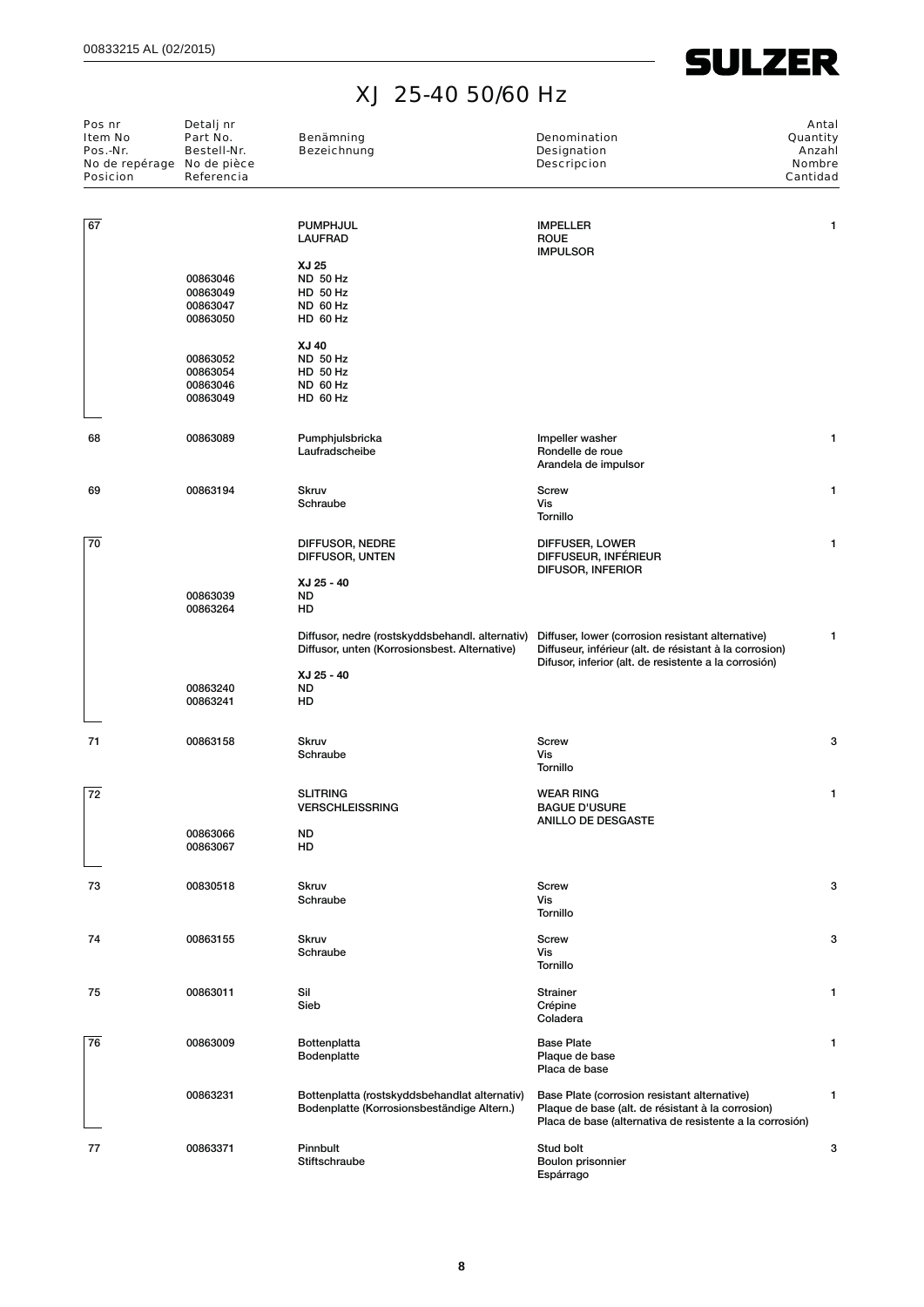# **SULZER**

## XJ 25-40 50/60 Hz

| Pos nr<br>Item No<br>Pos.-Nr.<br><b>Posicion</b> | Detalj nr<br>Part No.<br>Bestell-Nr.<br>No de repérage No de pièce<br>Referencia | Benämning<br><b>Bezeichnung</b>                                                                                                                                                                      | <b>Denomination</b><br><b>Designation</b><br><b>Descripcion</b>                                                                                                                                                                              | Antal<br>Quantity<br>Anzahl<br><b>Nombre</b><br>Cantidad |
|--------------------------------------------------|----------------------------------------------------------------------------------|------------------------------------------------------------------------------------------------------------------------------------------------------------------------------------------------------|----------------------------------------------------------------------------------------------------------------------------------------------------------------------------------------------------------------------------------------------|----------------------------------------------------------|
| 78                                               | 00863173                                                                         | Distanshylsa<br>Distanzhülse                                                                                                                                                                         | Distance sleeve<br>Douille à distance<br>Distancia de la manga                                                                                                                                                                               | 3                                                        |
|                                                  | 00863246                                                                         | Distanshylsa (rostskyddsbehandlat alternativ)<br>Distanzhülse (Korrosionsbeständige Altern.)                                                                                                         | Distance sleeve (corrosion resistant alternative)<br>Douille à distance (alt. de résistant à la corrosion)<br>Distancia de la manga (alt. de resist. a la corrosión)                                                                         | 3                                                        |
| 79                                               | 11400055                                                                         | Låsmutter<br>Sicherungsmutter                                                                                                                                                                        | Lock nut<br>Ecrou de blockage<br>Tuerca                                                                                                                                                                                                      | 3                                                        |
| 80                                               | 00863174                                                                         | Kantskydd (rostskyddsbehandlat alternativ)<br>Kantenschutz (Korrosionsbest. Alternative)                                                                                                             | Edge protection (corrosion resistant alternative)<br>Protection des bords (alt. de résistant à la corrosion)<br>Protección de bordes (alt. de resistente a la corrosión)                                                                     | 2                                                        |
| 81                                               | 11550015                                                                         | Drivskruv<br>Triebschraube                                                                                                                                                                           | Drive screw<br>Goujon<br><b>Tornillo</b>                                                                                                                                                                                                     | 4                                                        |
| 82                                               | contact Sulzer                                                                   | Skylt<br>Datenschild                                                                                                                                                                                 | Nameplate<br>Plaque<br>Placa                                                                                                                                                                                                                 | 1                                                        |
|                                                  |                                                                                  | <b>AQUATRONIC VERSION</b><br><b>AQUATRONIC VERSION</b>                                                                                                                                               | <b>AQUATRONIC VERSION</b><br><b>AQUATRONIC VERSION</b><br><b>AQUATRONIC VERSION</b>                                                                                                                                                          |                                                          |
| 83                                               | 00863001                                                                         | Lock<br>Decke                                                                                                                                                                                        | Cover<br>Couvercle<br>Tapa                                                                                                                                                                                                                   | 1                                                        |
|                                                  | 00863223                                                                         | Lock (rostskyddsbehandlat alternativ)<br>Decke (Korrosionsbeständige Alternative)                                                                                                                    | Cover (corrosion resistant alternative)<br>Couvercle (alternative de résistant à la corrosion)<br>Tapa (alternativa de resistente a la corrosión)                                                                                            | 1                                                        |
| 84                                               | 00863320                                                                         | Sats - AquaTronic kontakt (inkl. lock, o-ring,<br>kabel, kontakt)<br>Satz - AquaTronic Steckverbinder (inkl. Lock,<br>O-Ring, Kabel, Stecker)                                                        | Kit - AquaTronic connector (incl. cap, o-ring, cable,<br>connector)<br>Equipement - AquaTronic connecteur (incl. couvercle,<br>joint torique, cáble, connecteur)<br>Kit - AquaTronic conector (incl. tapa, junta torica, cable,<br>conector) | 1                                                        |
| 85                                               | 00863294                                                                         | Lock, AquaTronic kontakt (Inkl. i sats)<br>Deckel, AquaTronic Steckverbinder<br>(in Satz eingeschlossen)                                                                                             | Cap, AquaTronic connector (included in kit)<br>Couvercle, AquaTronic connecteur (incl. in équipement)<br>Tapa, AquaTronic conector (incl. in kit)                                                                                            | 1                                                        |
| 86                                               | 00863377                                                                         | Kontakt (inkluderad i sats)<br>Stecker (in Satz eingeschlossen)                                                                                                                                      | Connector (included in kit)<br>Connecteur (incl. in équipement)<br>Conector (incl. in kit)                                                                                                                                                   | 1                                                        |
| 87                                               | 00863210                                                                         | Kabeltätning<br>Kabeldichtung                                                                                                                                                                        | Cable seal<br>Manchon caotchouc<br>Manguito de cable                                                                                                                                                                                         | 1                                                        |
| 88                                               | 00863329                                                                         | AquaTronic kommunikationskabel<br>AquaTronic Kommunikationskabel                                                                                                                                     | AquaTronic communication cable<br>AquaTronic câble de communication<br>AquaTronic cable de comunicación                                                                                                                                      | 1                                                        |
| 89                                               | 00863429<br>13100003<br>00863430<br>00863431                                     | <b>STICKPROPP</b><br><b>STECKER</b><br>XJ 25, XJ 40<br>CEE 16 A, 230 V 50/60 Hz, 3~<br>CEE 16 A, 400 V 50 Hz, 380 V 60 Hz, 3~<br>CEE 16 A, 500 V 50 Hz, 460 V 60 Hz, 3~<br>CEE 16 A, 575 V 60 Hz, 3~ | <b>PLUG</b><br><b>FICHE</b><br><b>CLAVIJA DE CONEXIÓN</b>                                                                                                                                                                                    | 1                                                        |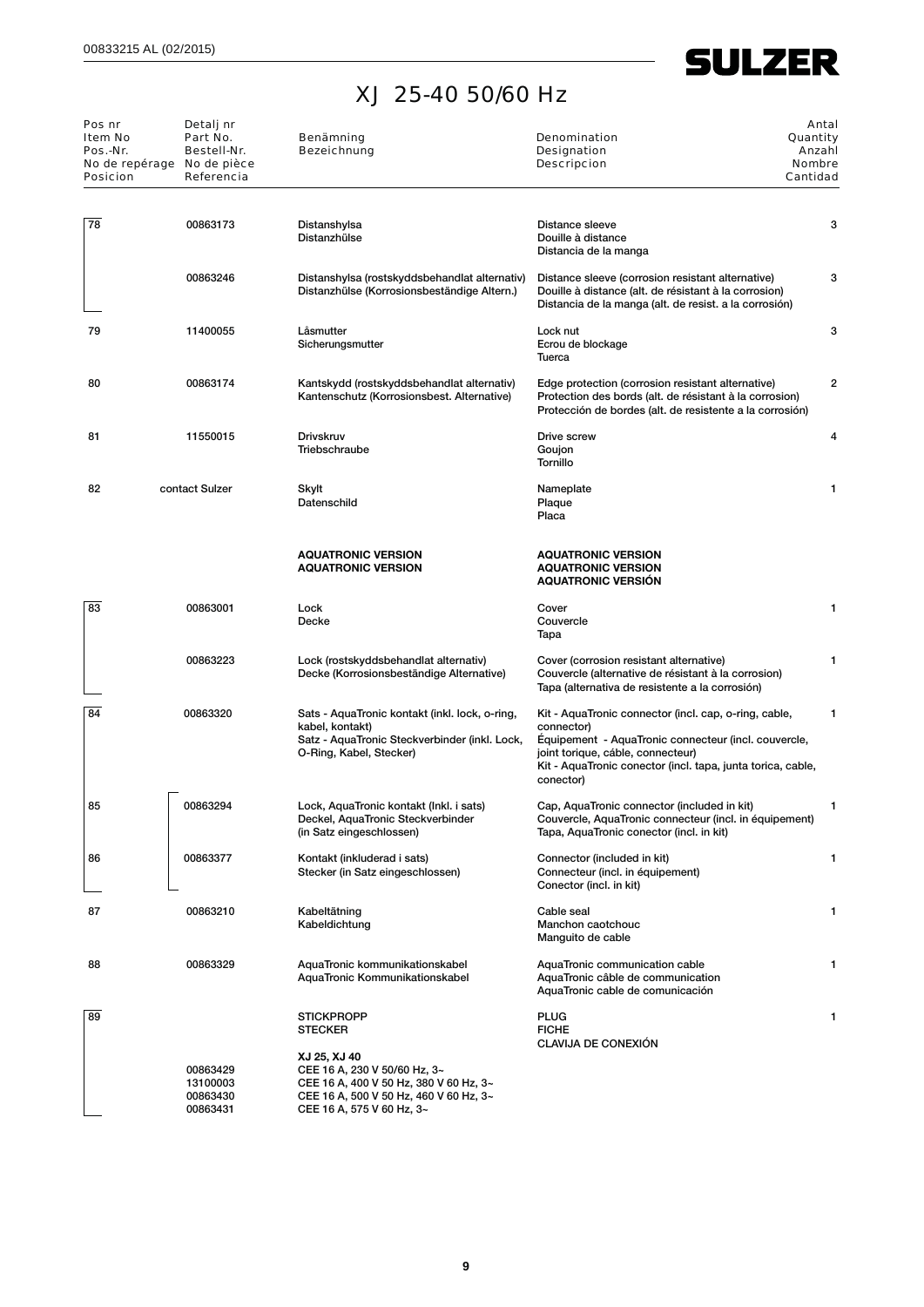**SULZER** 

| Pos nr<br>Item No<br>Pos.-Nr.<br>No de repérage No de pièce<br><b>Posicion</b> | Detalj nr<br>Part No.<br>Bestell-Nr.<br>Referencia                   | Benämning<br><b>Bezeichnung</b>                                                                                                          | <b>Denomination</b><br>Designation<br><b>Descripcion</b>                                                      | Antal<br>Quantity<br>Anzahl<br>Nombre<br>Cantidad |
|--------------------------------------------------------------------------------|----------------------------------------------------------------------|------------------------------------------------------------------------------------------------------------------------------------------|---------------------------------------------------------------------------------------------------------------|---------------------------------------------------|
| 90                                                                             |                                                                      | <b>AQUATRONIC</b><br><b>AQUATRONIC</b>                                                                                                   | <b>AQUATRONIC</b><br><b>AQUATRONIC</b><br><b>AQUATRONIC</b>                                                   | 1                                                 |
|                                                                                | 00863148                                                             | 12A DS 230-575 V 50/60 Hz                                                                                                                |                                                                                                               |                                                   |
| 91                                                                             | 00863170                                                             | <b>Skruv</b><br>Schraube                                                                                                                 | <b>Screw</b><br>Vis<br>Tornillo                                                                               | 3                                                 |
| 92                                                                             |                                                                      | KONTAKTOR (INKL SPOLE)<br>SCHALTSCHÜTZ (INKL. SPULE)                                                                                     | CONTACTOR (INCL. COIL)<br>CONTACTEUR (INCL. BOBINE)<br>CONTACTOR (INCL. BOBINA)                               |                                                   |
|                                                                                | 00863220                                                             | XJ 25 230-500 V 50 Hz, 230-575 V 60 Hz<br>XJ 40 400-500 V 50 Hz, 380-575 V 60 Hz<br>Kontaktor (inkl spole)<br>Schaltschütz (inkl. Spule) | Contactor (incl. coil)<br>Contacteur (incl. bobine)<br>Contactor (incl. bobina)                               | 1                                                 |
|                                                                                | 00863318                                                             | XJ 40 230 V 50 Hz, 230 V 60 Hz<br>Kontaktor (inkl spole)<br>Schaltschütz (inkl. Spule)                                                   | Contactor (incl. coil)<br>Contacteur (incl. bobine)<br>Contactor (incl. bobina)                               | 1                                                 |
|                                                                                | 00863299                                                             | Relä<br>Relais                                                                                                                           | Relay<br>Relais<br>Relé                                                                                       | 1                                                 |
| 93                                                                             | 00832254                                                             | <b>Skruv</b><br>Schraube                                                                                                                 | Screw<br>Vis<br>Tornillo                                                                                      | 3                                                 |
| 94                                                                             | 11510014                                                             | Bricka<br>Scheibe                                                                                                                        | Washer<br>Rondelle<br>Arandela                                                                                | 3                                                 |
| 95                                                                             | 00863090                                                             | DIN-skena<br>Profileschiene                                                                                                              | Omega rail<br>Chapeau profilé<br>Rail                                                                         | 1                                                 |
|                                                                                |                                                                      | <b>TILLBEHÖR</b><br><b>ZUBEHÖR</b>                                                                                                       | <b>ACCESSORIES</b><br><b>ACCESSOIRES</b><br><b>ACCESORIOS</b>                                                 |                                                   |
| 96                                                                             | 00863196                                                             | Sats - Nivådränksond<br>Satz - Niveau Eintauchsonde                                                                                      | Kit - Level sensor<br>Équipement - Détecteur de niveau,<br>Kit - Sensor de nivel                              |                                                   |
|                                                                                | 00863104                                                             | Nivådränksond (inkluderad i sats)<br>Niveau Eintauchsonde (in Satz eingeshlossen)                                                        | Level sensor (included in kit)<br>Détecteur de niveau (incl. in èquipement)<br>Sensor de nivel (incl. in kit) | 1                                                 |
|                                                                                | 00863186                                                             | Fäste (inkluderad i sats)<br>Halterung (in Satz eingeshlossen)                                                                           | Bracket (included in kit)<br>Support (incl. in equipement)<br>Soporte (incl. in kit)                          | 1                                                 |
| 97                                                                             |                                                                      | <b>AQUAPLUG</b><br><b>AQUAPLUG</b>                                                                                                       | <b>AQUAPLUG</b><br><b>AQUAPLUG</b>                                                                            |                                                   |
|                                                                                | 00863365<br>00863366<br>00863184<br>00863288<br>00863542<br>00863543 | 208-230 V, 16 A<br>208-230 V, 32 A<br>380-415 V, 16 A<br>380-415 V, 32 A<br>460-550 V, 16 A<br>460-550 V, 32 A                           | <b>AQUAPLUG</b>                                                                                               |                                                   |

00863369 575-600 V, 16 A 00863370 575-600 V, 32 A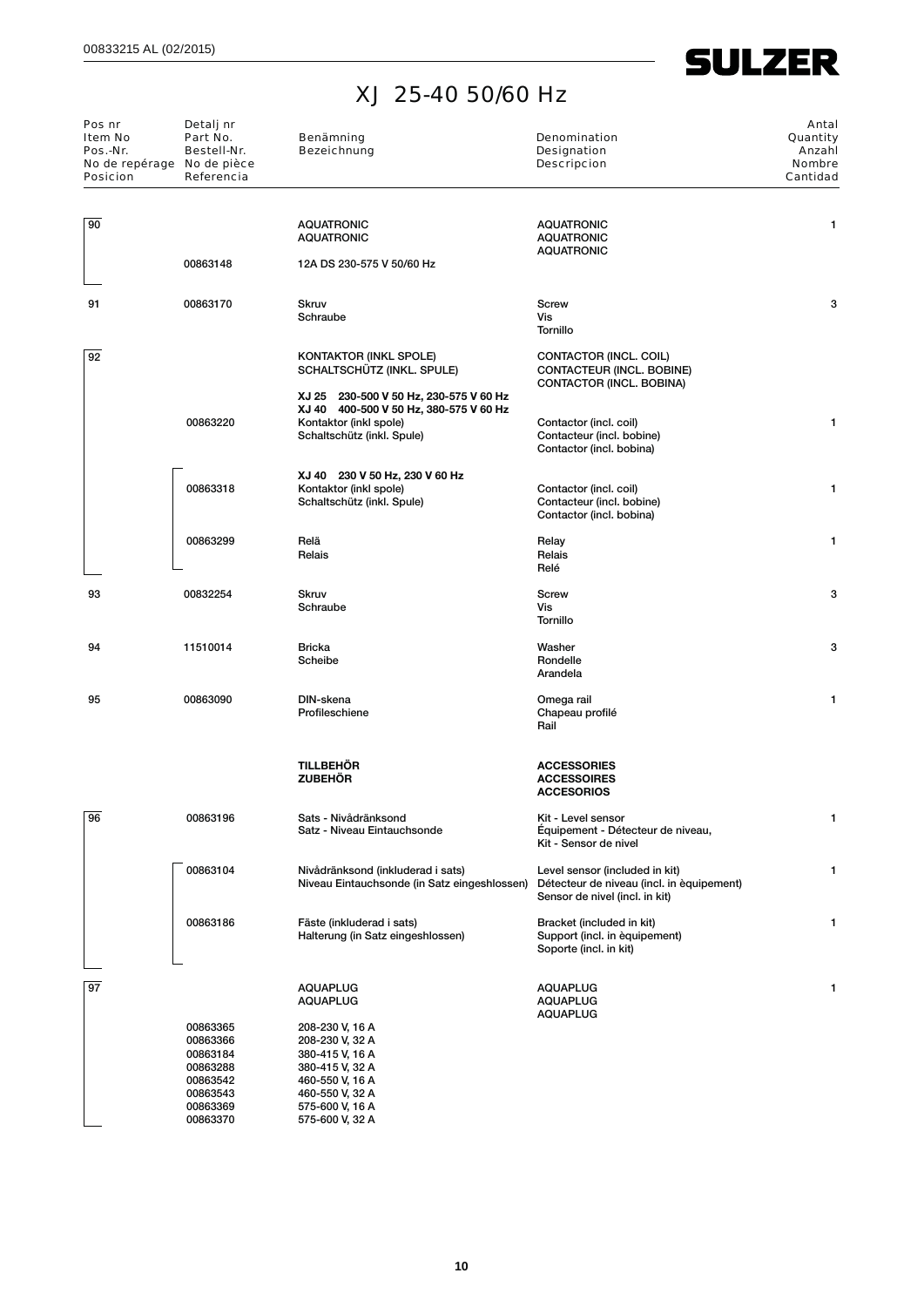| $\mathbf{I}$ | N<br>ı |
|--------------|--------|
|--------------|--------|

| Pos nr<br><b>Item No</b><br>Pos.-Nr.<br>No de repérage No de pièce<br><b>Posicion</b> | Detalj nr<br>Part No.<br>Bestell-Nr.<br>Referencia | Benämning<br><b>Bezeichnung</b>                         | <b>Denomination</b><br>Designation<br><b>Descripcion</b>                             | Antal<br>Quantity<br>Anzahl<br><b>Nombre</b><br>Cantidad |
|---------------------------------------------------------------------------------------|----------------------------------------------------|---------------------------------------------------------|--------------------------------------------------------------------------------------|----------------------------------------------------------|
| 98                                                                                    |                                                    | AQUAPLUG ADAPTERENHET<br><b>AQUAPLUG ADAPTEREINHEIT</b> | AQUAPLUG ADAPTER UNIT<br>AQUAPLUG UNITÉ D'ADAPTATION<br>AQUAPLUG ADAPTADOR DE UNIDAD | 1.                                                       |
|                                                                                       | 00863311<br>00863312                               | 208-230 V, 16 A                                         |                                                                                      |                                                          |
|                                                                                       | 00863308                                           | 208-230 V, 32 A<br>380-415 V, 16 A                      |                                                                                      |                                                          |
|                                                                                       | 00863309                                           | 380-415 V, 32 A                                         |                                                                                      |                                                          |
|                                                                                       | 00863313                                           | 460-550 V, 16 A                                         |                                                                                      |                                                          |
|                                                                                       | 00863314                                           | 460-550 V, 32 A                                         |                                                                                      |                                                          |
|                                                                                       | 00863315                                           | 575-600 V, 16 A                                         |                                                                                      |                                                          |
|                                                                                       | 00863316                                           | 575-600 V, 32 A                                         |                                                                                      |                                                          |
|                                                                                       | 00863179                                           | Zinkanodbandsats                                        | Zinc anode belt kit                                                                  | 1                                                        |
|                                                                                       |                                                    | Zinkannodenbändersatz                                   | Ceinture d'anodes en zinc<br>Cinturión con ánodos de zinc                            |                                                          |
|                                                                                       |                                                    | SERIEKOPPLING KOMPLETT                                  | SERIES CONNECTION COMPLETE                                                           | 1                                                        |
|                                                                                       |                                                    | SERIENKUPPLNG KOMPLETT                                  | RACCORD D'ACCOUPLEMENT COMPLET<br><b>CONEXIÓN EN SERIE COMPLET</b>                   |                                                          |
|                                                                                       | 00863325                                           | 3"                                                      |                                                                                      |                                                          |
|                                                                                       | 00863326                                           | 4"                                                      |                                                                                      |                                                          |
|                                                                                       |                                                    | Stickpropp - se position 89                             | Plug - see position 89                                                               | 1.                                                       |
|                                                                                       |                                                    | Stecker - siehe Position 89                             | Fiche - voir la position 89                                                          |                                                          |

Clavija de conexión - ver la posición 89